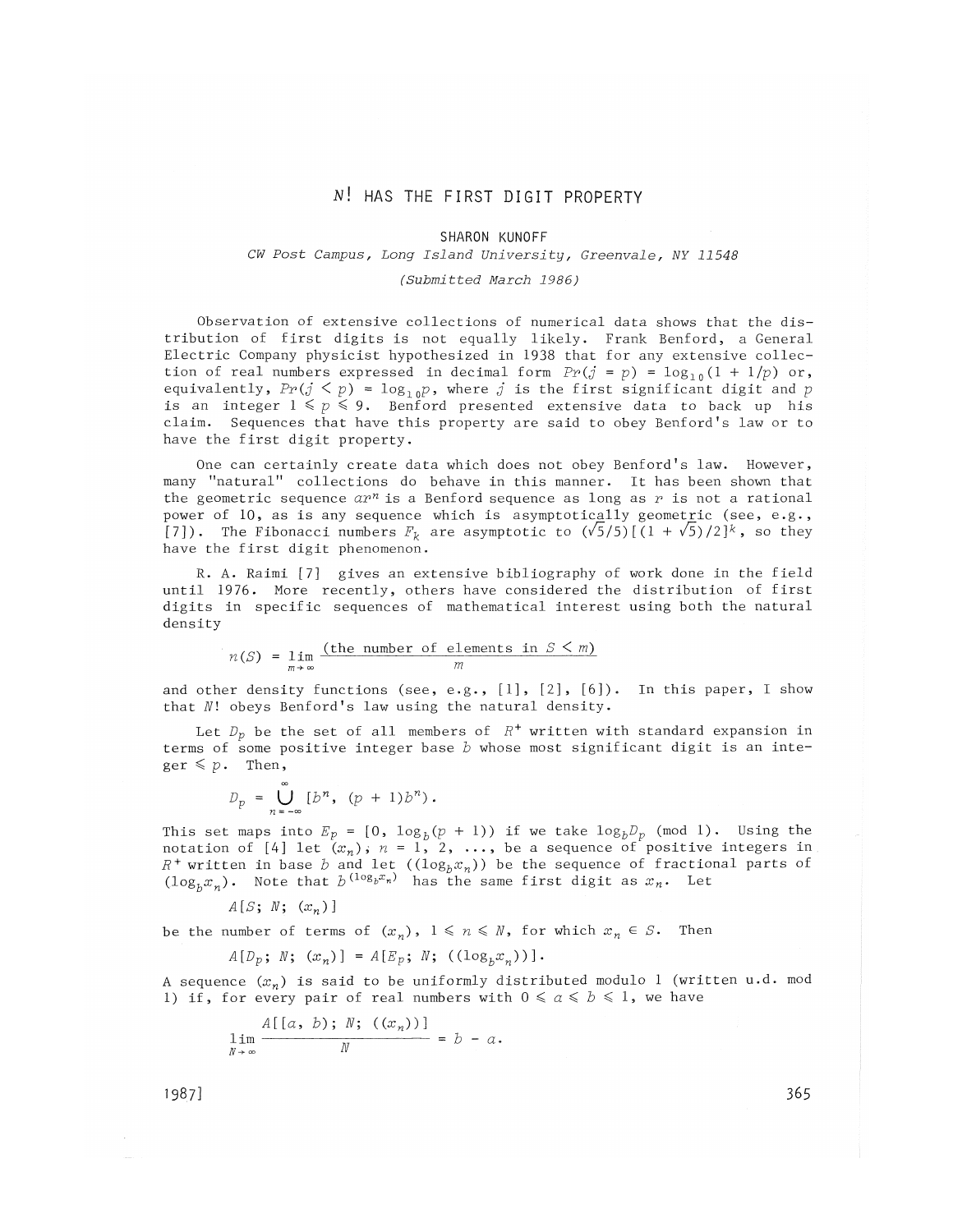Recall that  $E_p$  is simply  $[0, (p+1))$  so that if  $((log_b x_n))$  is u.d. mod 1, then  $(x_n)$  is Benford under the natural density. Hence, the problem is reduced to considering the sequence  $((log_b x_n))$  for any sequence  $(x_n)$ , where *b* is the base in which the sequence is expanded.

For convenience I will consider sequences written in decimal form and will write  $\log x$  for  $\log_{10} x$ .

**Theorem:** Let  $F = \{N! | N = 1, 2, 3, ...\}$  and let

 $F_k = \{n | n \in F \text{ and the first digit of } n \text{ is } K\}.$ 

Then *Nl* is Benford; that is,

(the number of elements in  $F_{\nu} < m$ )  $\lim_{k \to \infty} \frac{k+1}{i}$  $\sum_{m \to \infty}^{\infty}$  (the number of elements in  $F < m$ )  $\longrightarrow$  *k* 

This can be proven utilizing the following theorems from [4]:

(a) If the sequence  $(x_n)$ ,  $n = 1, 2, \ldots$ , is u.d. mod 1, and if  $(y_n)$  is a sequence with the property

 $\lim_{n\,\rightarrow\,\infty} (x_n \; - \; y_n) \; = \; \alpha \, ,$ 

a real constant, then  $(y_n)$  is u.d. mod 1.

(b) The Weyl Criterion: A sequence  $(x_n)$ ,  $n = 1$ ,  $2$ ,  $\dots$ , is  $u$ .d. mod  $l$  if and only if

$$
\lim_{N \to \infty} \frac{1}{N} \sum_{n=1}^{N} e^{2\pi i h x_n} = 0 \text{ for all integers } h \neq 0.
$$

(c) Let  $\alpha$  and  $\beta$  be integers with  $\alpha \leq \beta$ , and let  $f$  be twice differentiable on  $[a, b)$  with  $f'' \geq p > 0$  or  $f'' \leq -p$  for  $x \in [a, b)$ . Then,

$$
\left|\sum_{n=a}^{b}e^{2\pi i f(n)}\right| \leq (|f'(b) - f'(a)| + 2)\left(\frac{4}{\sqrt{p}} + 3\right).
$$

We observe that

 $\lim|\log[$   $(n/e)^n\sqrt{2\pi n}] - \log n!$  | =

since

$$
n! = \sqrt{2\pi n} (n/e)^n e^{r(n)/12n} \text{ with } 1 - 1/(12n + 1) < r(n) < 1,
$$

so that

 $\lim_{n \to \infty} \log[(\sqrt{2\pi n} (n/e)^n]/n!) = 0.$ 

Thus, if  $\sqrt{2\pi n (n/e)^n}$  is Benford, so is *n*!. This is convenient for a statistical analysis because it is much simpler and faster to obtain the first digit of  $\sqrt{2\pi n(n/e)^n}$  than that of *n*! despite the fact that, today, programs are available to compute *nl* for very large *n* (see, e.g., [3]). Moreover, using (b) and (c), we can show that  $\log(\sqrt{2\pi n}(n/e)^n)$  is u.d. mod  $l$  so that (log  $n!)$  is also, which means *n*! is Benford. Define  $f(x) = h(\log[\sqrt{2\pi x}(x/e)^x])$ . Then

 $f''(x) = h(\log_e 10)^{-1} [(2x - 1)/x^2] > h(N \log_e 10)^{-1} \ge h/3N$  for  $1 \le x \le N$ . Substituting into Theorem (c) with  $p = h/3N$  yields:

$$
\left|\sum_{n=1}^N e^{2\pi i f(n)}\right| \leq \left(\left|\frac{h(1-N)}{6N} + \log N\right| + 2\right)\left(4\sqrt{\frac{3N}{h}} + 3\right).
$$

 $366$  [Nov.